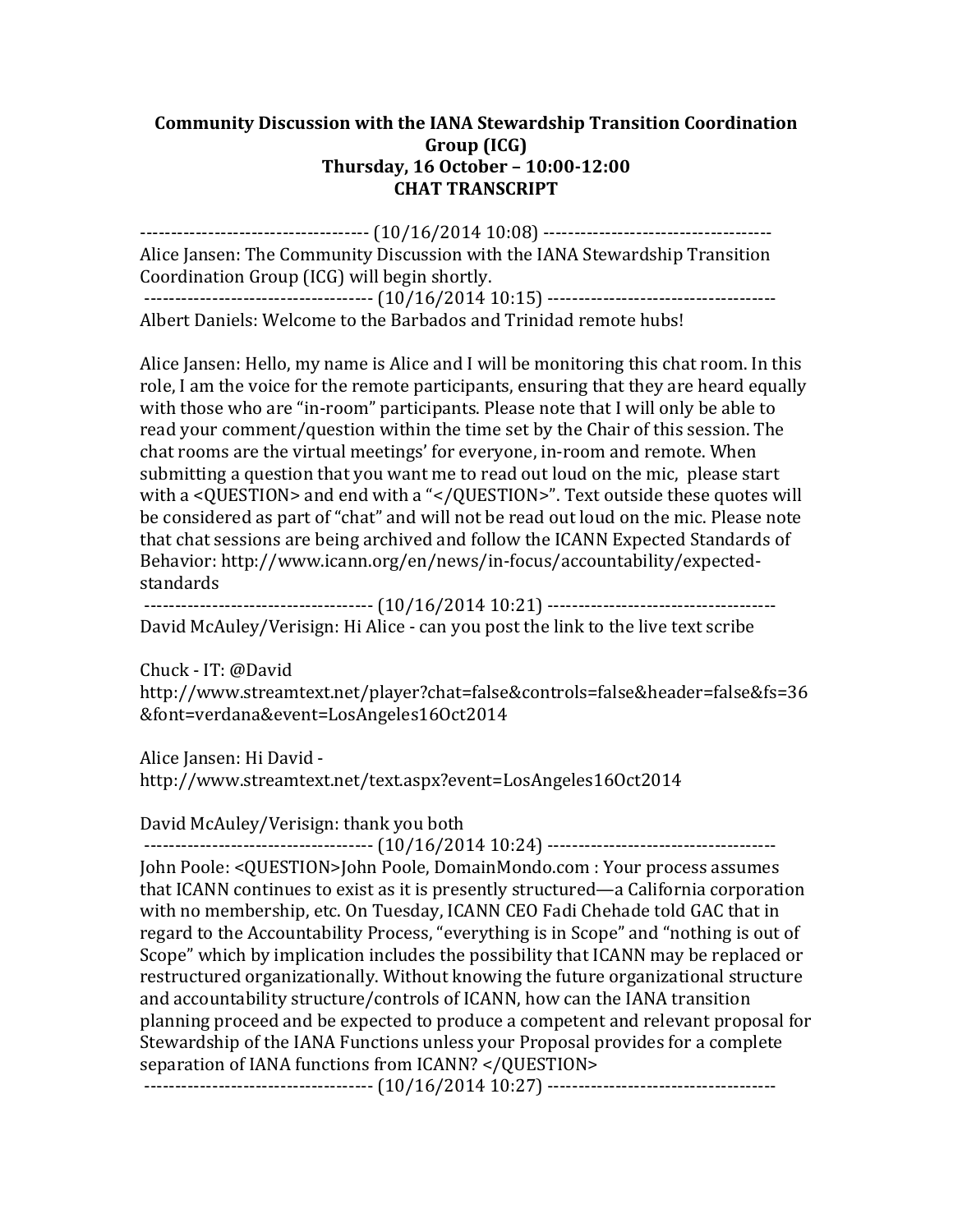Chair opens Q&A ------------------------------------- (10/16/2014 10:58) ------------------------------------- ISOC Cameroon: ICANN wants to ensure accountability, transparency and the interests of global Internet users. How to succeed in actually involve local communities in the different transition process underway? ------------------------------------- (10/16/2014 11:07) ------------------------------------- Benin remote hub: Que faire si le consensus n'est pas atteint à la date butoir? quelle sera la réaction de la NTIA? ------------------------------------- (10/16/2014 11:09) ------------------------------------- Eduardo Mendez: <QUESTION>El ICG establece relaciones de trabajo con organismos multilaterales como IUT y que expectativas tienen en relacion a las decisiones que este organismo puede tomar en relacion a la transicion</QUESTION> ------------------------------------- (10/16/2014 11:13) ------------------------------------- Alice Jansen: Gracias, Eduardo Eduardo Mendez: a ustedes por la oportunidad Eduardo Mendez: Eduardo mendez de Venezuela ------------------------------------- (10/16/2014 11:23) ------------------------------------- David McAuley/Verisign: dropped sound pearl: lost audio AGF: no sound pearl: it's back for now David McAuley/Verisign: thanks sound back Allan Skuce: back. AGF: thank you ------------------------------------- (10/16/2014 11:30) ------------------------------------- Eduardo Mendez: muchas gracias ------------------------------------- (10/16/2014 11:35) ------------------------------------- Alice Jansen: When submitting a question that you would like me to read out loud on the mic, please start with a <QUESTION> and end with a "</QUESTION>". ------------------------------------- (10/16/2014 12:02) ------------------------------------- Cintra Sooknanan ISOC-TT: Question :no predefined plan means no perdetermined strict schedule??? How much flexibility is built in? Alice Jansen: @ Gambia Remote Hub - we were unable to hear your question - feel free to type it here ------------------------------------- (10/16/2014 12:03) -------------------------------------

Alice Jansen: Thank you, John - we will make sure to relay your question when the